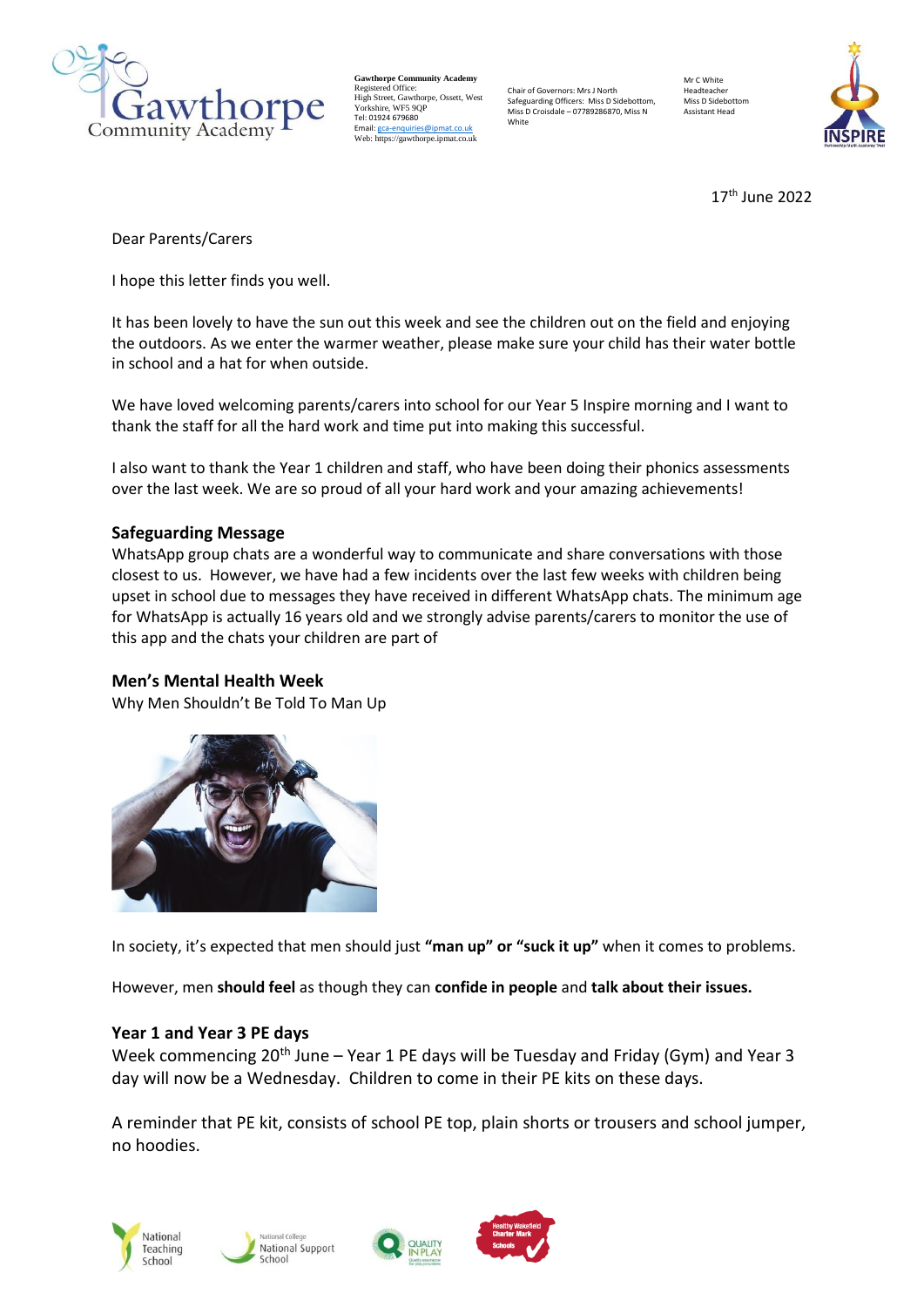

**Gawthorpe Community Academy** Registered Office: High Street, Gawthorpe, Ossett, West Yorkshire, WF5 9QP Tel: 01924 679680 Email[: gca-enquiries@ipmat.co.uk](mailto:gca-enquiries@ipmat.co.uk) Web: https://gawthorpe.ipmat.co.uk

Chair of Governors: Mrs J North Safeguarding Officers: Miss D Sidebottom, Miss D Croisdale – 07789286870, Miss N White

Mr C White Headteache Miss D Sidebottom Assistant Head



## **Monday 20th June**

As per our letter to parents on 14th June, school gates will not be open until 8.35am. Lessons start promptly at 8.45am. We strongly encourage as many families to use the bottom gate as possible, away from the main road. Over the course of the week, you will notice that Mr White, Mrs Spark, Miss Croisdale and Miss White will be on the gates to welcome our children and families in each morning.

## **Closure – Thursday 23rd June**

As per our email sent out on Monday to parents, due to the forthcoming by-elections taking place, Gawthorpe will be closed on this day. This will be an additional training day for staff on this day.

## **Nursery – Wednesday 29th June**

On water play day the children will need to come to nursery in clothes they can get wet in. They will need to bring a towel in a bag with dry clothes to change into.

## **Nursery**

We have places available in Nursery to start in September. If you have a child who is at Nursery age and are interested in a place then please contact Mrs Dearnley in the Nursery 01924 679680 for more information or download the admissions form from our website.

## **Twitter**

We use Twitter as our main social media platform. This is a fantastic tool as a school to share our learning with our families and update you on things instantly. Please follow us on @IPMATGawthorpe where we want to share and interact with our families with everything going on in school.

## **Picture News**

Please find attached this week's Picture News poster.  Picture News is a resource used in school to promote discussion around current issues.  Each week there is a homework activity with an image and a question.  We would encourage you to talk about this at home with the children.  There are no right or wrong answers, it is a forum for discussion.   

Mr C. White Miss D. Sidebottom Headteacher Assistant Headteacher







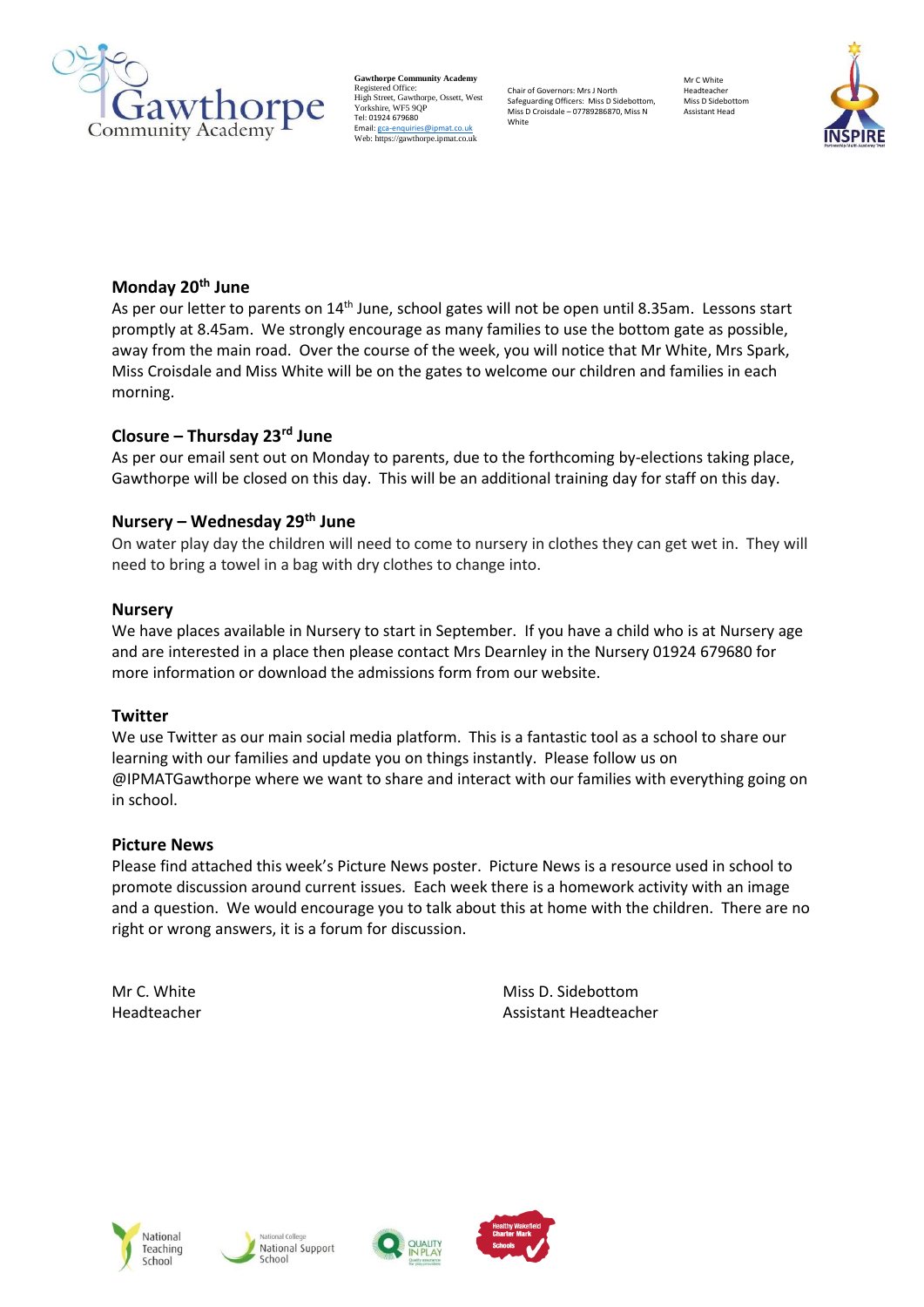

Gawthorpe Community Academy<br>
Righ Street, Gawthorpe, Ossett, West<br>
Yorkshire, WF5 9QP<br>
Tel: 01924 679680<br>
Hel: 1924 679680<br>
Web: https://gawthorpe.ipmat.co.uk<br>
Web: https://gawthorpe.ipmat.co.uk

Chair of Governors: Mrs J North Safeguarding Officers: Miss D Sidebottom, Miss D Croisdale – 07789286870, Miss N White

Mr C White Headteacher Miss D Sidebottom Assistant Head



|                                             | <b>Upcoming Diary Dates</b>   |                                                                                    |
|---------------------------------------------|-------------------------------|------------------------------------------------------------------------------------|
| Date                                        | Event                         | Year Group                                                                         |
| Monday 20 <sup>th</sup> June                | Timestables                   | Year 4                                                                             |
| Thursday 23rd June 2022                     | Polling station               | Nursery and School CLOSED                                                          |
| Wednesday 29 <sup>th</sup> June             | Water Play Day                | Nursery<br>(see newsletter above)                                                  |
| Wednesday 29 <sup>th</sup> June             | <b>Y2</b>                     | Thackray museum visits school                                                      |
| Thursday 30 June 2022                       | Y6                            | For those of Y6 attending Ossett Academy in<br>September                           |
| Wednesday 6 <sup>th</sup> July 2022         | <b>Class Photos</b>           | Nursery, Reception - Year 6                                                        |
| Thursday 14 <sup>th</sup> July 2022         | <b>MAT Sport Event</b>        | Year 1 and Year 2<br>Will be required to be in PE kit and bring a water<br>bottle. |
| Wednesday, Thursday &                       | End of Year event             | Year <sub>6</sub>                                                                  |
| Friday 13th-15th July                       | And transition days in school | Rest of school - information to follow                                             |
| Monday 18 <sup>th</sup> July                | Nursery & Reception picnic    | Nursery/Reception class<br>Information to follow                                   |
| Monday 18 <sup>th</sup> July                | <b>Murton Park</b>            | Year 5                                                                             |
| Wednesday 20 <sup>th</sup> July             | Summer Fair                   |                                                                                    |
| Thursday 21 <sup>st</sup> July              | <b>York Museum</b>            | Year 1<br>(REARRANGED due to school closure for Polling day)                       |
| Monday 25 <sup>th</sup> July                | Sports Day                    | For all school children<br>Times to follow - depends on the weather                |
| Tuesday 26 <sup>th</sup> July               | Sports Day                    | Nursery<br>9am for morning children<br>12.30 for afternoon children                |
| Thursday 28 <sup>th</sup> July<br>(AMENDED) | Break up                      | Whole school/Nursery                                                               |

**Please note**

**Nursery now open Monday & Tuesday 11th and 12th July.**